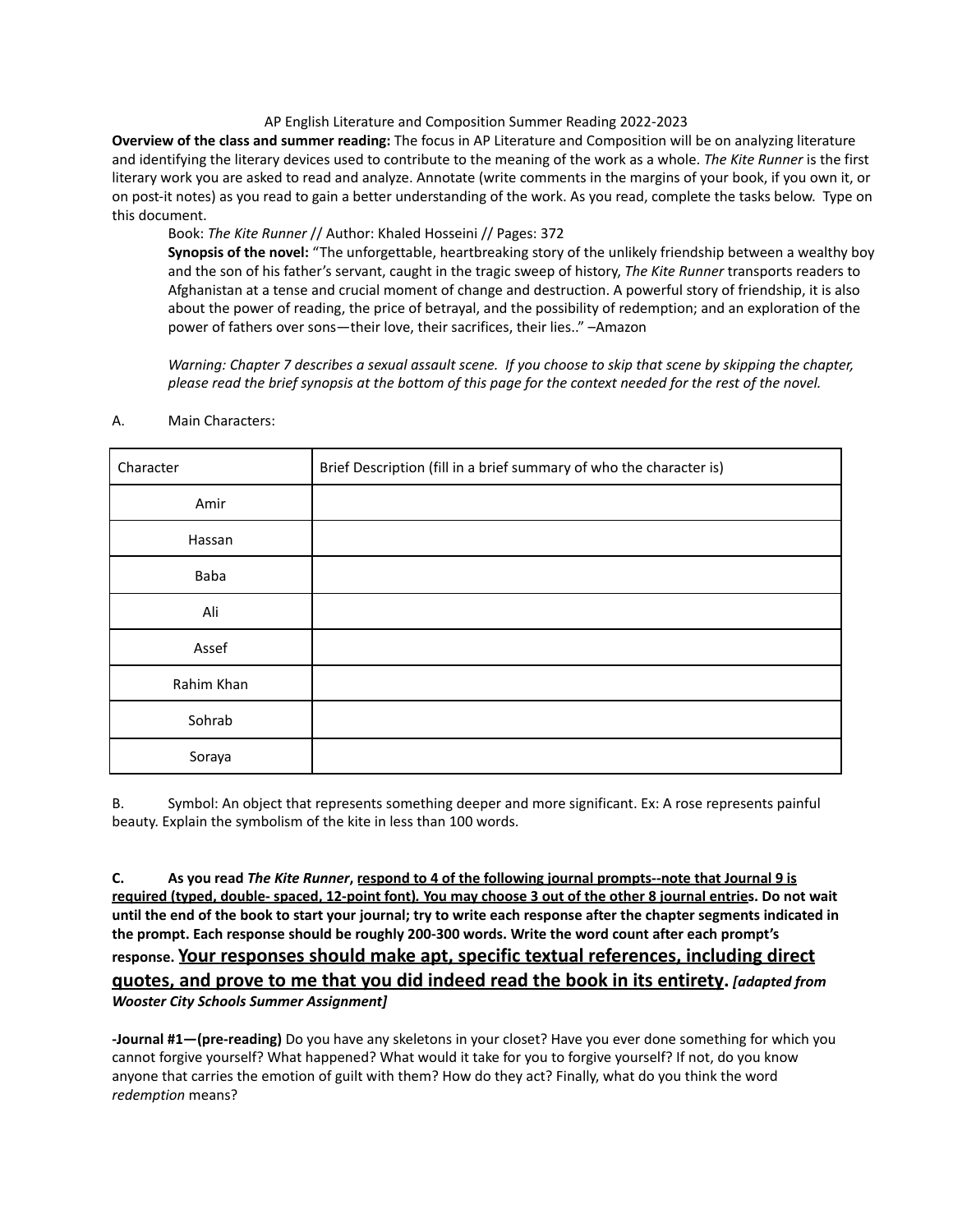**-Journal #2—(corresponds with chapters 1-2) FIRST**, read, reflect and respond to the following quotation: "The shifts of Fortune test the reliability of friends" (Cicero). How would you assess yourself as a friend? How conditional is your friendship with others? If you were out of line, would you want your friend to stick by your side or set your straight? Focus on one of your most important friendships, and evaluate why the friendship works (or does not). **SECOND**, read, reflect and respond to the following quote from journalist Charley Reese: "If malice or envy were tangible and had a shape, it would be the shape of a boomerang." Have you experienced the emotion of jealousy? What does it feel like (physically)? Of what or whom were you jealous? Do you think jealousy is a healthy emotion? Why or why not?

**-Journal #3—(corresponds with chapters 3-7)** John Lennon once stated, "How you spend your days is how you spend your life." Every thought in your head will ultimately turn into a choice, and every choice, in turn, evolves into action. Pretty much, every moment makes up who we are as individuals. Connect this with your daily life: Have you ever stayed silent about an issue/conflict when you should have spoken up or intervened? Have you ever witnessed a conflict, and though you knew it was wrong, you chose to stay out of it? Why? What were the repercussions of your choice to stay silent? (Please leave out all names.)

**-Journal #4—(corresponds with chapters 8-10)** Please read, reflect and respond to the following quote: "The guilty think all talk is of themselves" (Chaucer). How does this quotation relate to Amir's thoughts and actions in chapters 8 and 9? Have you ever felt the emotion of guilt? What did it feel like? Have you done anything to redeem yourself and make the guilt vanish – or do you still carry the guilt around with you? Explain.

**-Journal #5—(corresponds with chapters 11-13)** When your parent/guardian is proud of you, how does he/she show pride? Is he/she obvious in the expression of pride (hugs, exchange of words, money), or is he/she more subtle? Why might a parent choose not to reward their son/daughter at every proud moment? Imagine yourself years from now: what kind of parent will you be—at every turn bestowing your child with a "high-five" or carefully choosing your moments to reveal your pride? Why? Explain.

**-Journal #6—(corresponds with chapters 14-19)** Rahim Kahn says to Amir, "...a boy who won't stand up for himself becomes a man who can't stand up for anything. I wonder, is that what you've become?" (Hosseini 221). As readers, we are aware that Amir feels guilt over what happened to Hassan over 26 years ago. However, has Amir become a man who can't stand up for anything? Why or why not? Explain, using textual evidence to support your answer (minimum ONE quotation).

**-Journal #7—(corresponds with chapters 20-22)** Read, reflect and respond to the following quotation from Chapter 22: "...for the first time since the winter of 1975, I felt at peace. I laughed because I saw that, in some hidden nook in the corner of my mind, I'd even been looking forward to this"(Hosseini 289). How does Amir finally redeem himself? What does redemption mean and how important is this quality in the world today?

**-Journal #8—(corresponds with chapters 23-25) FIRST**, write a working definition of "love." Then, in light of your working definition, do you believe that Amir truly loves Hassan? For that matter, do Amir and Baba love each other? We all have different interpretations of love, and how we express that love varies from person to person and from situation to situation. Please provide textual evidence that supports your interpretation that Amir does or does not love Hassan and Baba.

## **-[REQUIRED]Journal #9—(after reading the book in its entirety)**

Every great novel teaches. The lessons novels teach can be uniquely personal and far reaching. Consider Amir's and Hassan's story, all of the lives of the characters that are woven throughout the tale. What specific lesson learned (theme) came from the reading of this book? Why was that lesson learned important to real-life now and in the future? What types of people would value most from learning this lesson? What character really helped you realize this lesson?

Due Date: September 8, 2022 (this assignment is due along with a reading quiz over objective information from **the text)**

**Feel free to email me if you have any questions: [angela-tran@scusd.edu](mailto:angela-tran@scusd.edu)**